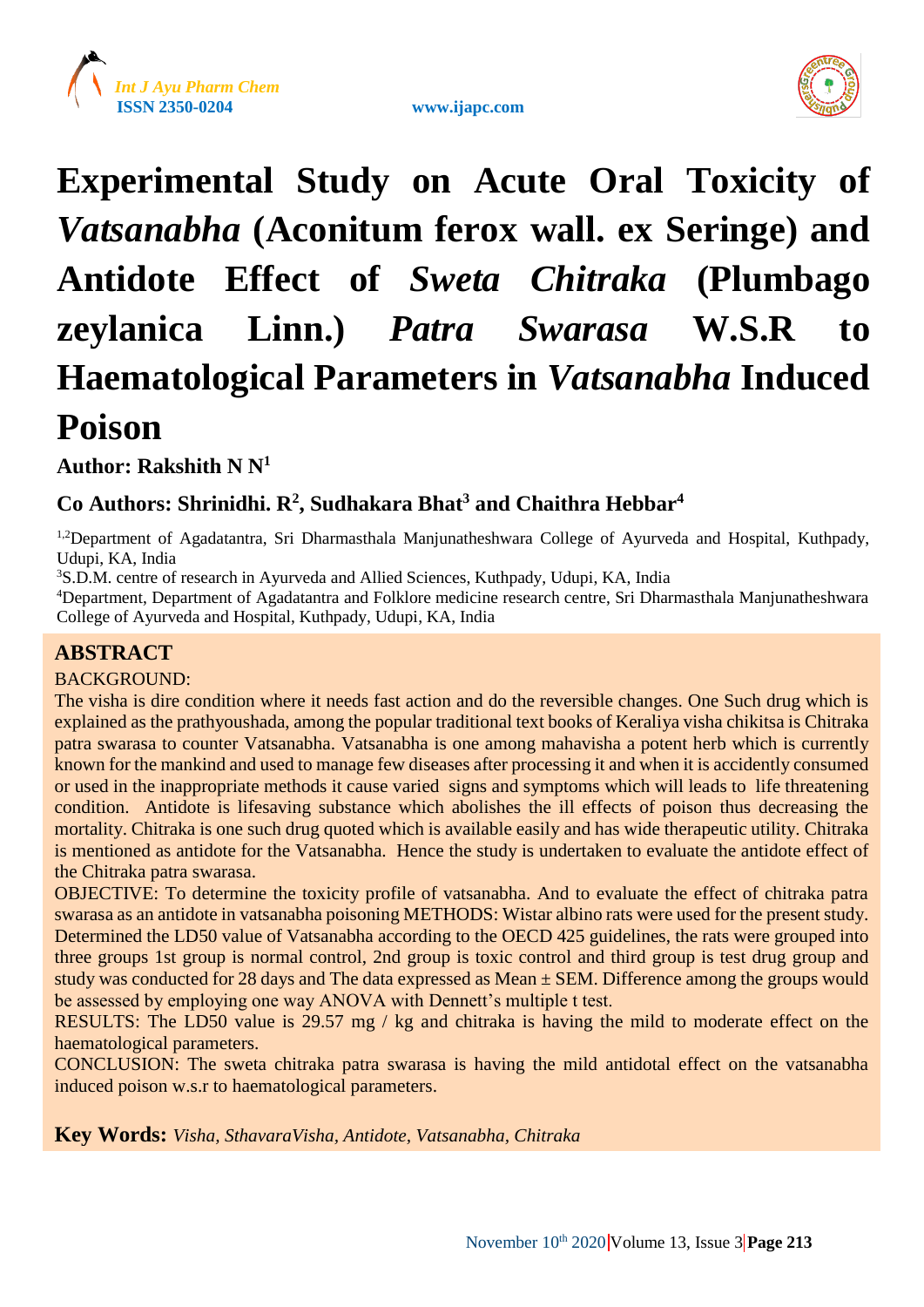



# **INTRODUCTION**

Ayurveda mainly there are eight branches<sup>1</sup> which can be found in the classical treatises. One among them is Agadatantra, where the mode of different route of administration of poisons and their signs and symptoms along with their different modalities of treatment are mentioned. The term *Visha gara virodhika prashamana<sup>2</sup>* is mentioned by the *Charaka Samhita,* in *Susrutha Samhita* it is mentioned as the *Agadatantra<sup>3</sup>* and *Damstra chikitsa<sup>4</sup>* name given by the Acharya *Vagbhata.*We can find the classification of visa as *Sthavaravisha* (plant origin) and *jangama visha<sup>5</sup>* (animal origin). Sthavaravisha is further classified into the *mahavisha* and *upavisha<sup>6</sup>* , amongst *mahavisha vatsanabha<sup>7</sup>* is an important drug that has multi utility in therapeutics.

Vatsanabha is one of the cardiac poison which is categorized under the Mahavisha. It includes toxic alkaloids like pseudo aconitine, picroaconitine, aconine, etc. The part it used in the medicine is Moolakanda, it is mentioned in the management of various conditions.

There are plenty of formulations which contain vatsanabha as main ingredient like Sanjivini vati, Mrutyunjaya rasa, Kaphaketu rasa,Anadabhirava rasa and so on. If it is used improperly there is a possibility of the adverse drug reaction (ADR) or in case of poisoning, it produces the symptoms like nausea, vomiting, diarrhoea, palpitation, pulmonary hypertension, pulmonary oedema, hippus, and mydriasis. Everything in the earth can be utilized as a medicine even visha can be used as the medicine after proper planning according to Ayurveda.

Antidote is the substance or agent which counteracts or neutralizes effect of poison. They can be classified into has Mechanical, Chemical, Physiological or pharmacological. Timely and judicious use of antidotes will help in restoration of patient's health. So it's necessary to conduct the studies to find out an effective antidote for this poison.

Globally there is rise in the incidence poisoning due to consumption of vegetable poison with its media-legal importance. Amongst them vatsanabha is important because of increase in incidence of accidental poisoning and due its therapeutic utility, it is sometimes it may take accidently by confusing with the horse radish and sometimes it is mixed with beverages to enhance the kick. So it is essential to develop the good antidote for Vatsanabha.

# **MATERIALS AND METHODS**

#### **Drug preparation**

*Vatsanabha* is procured from the Naradevi region, Kathmandu, Nepal, authentication from the Department of *Dravyaguna.* The drug is made into fine powder and used in the study. *Chitraka*  had collected freshly from herbal garden of SDM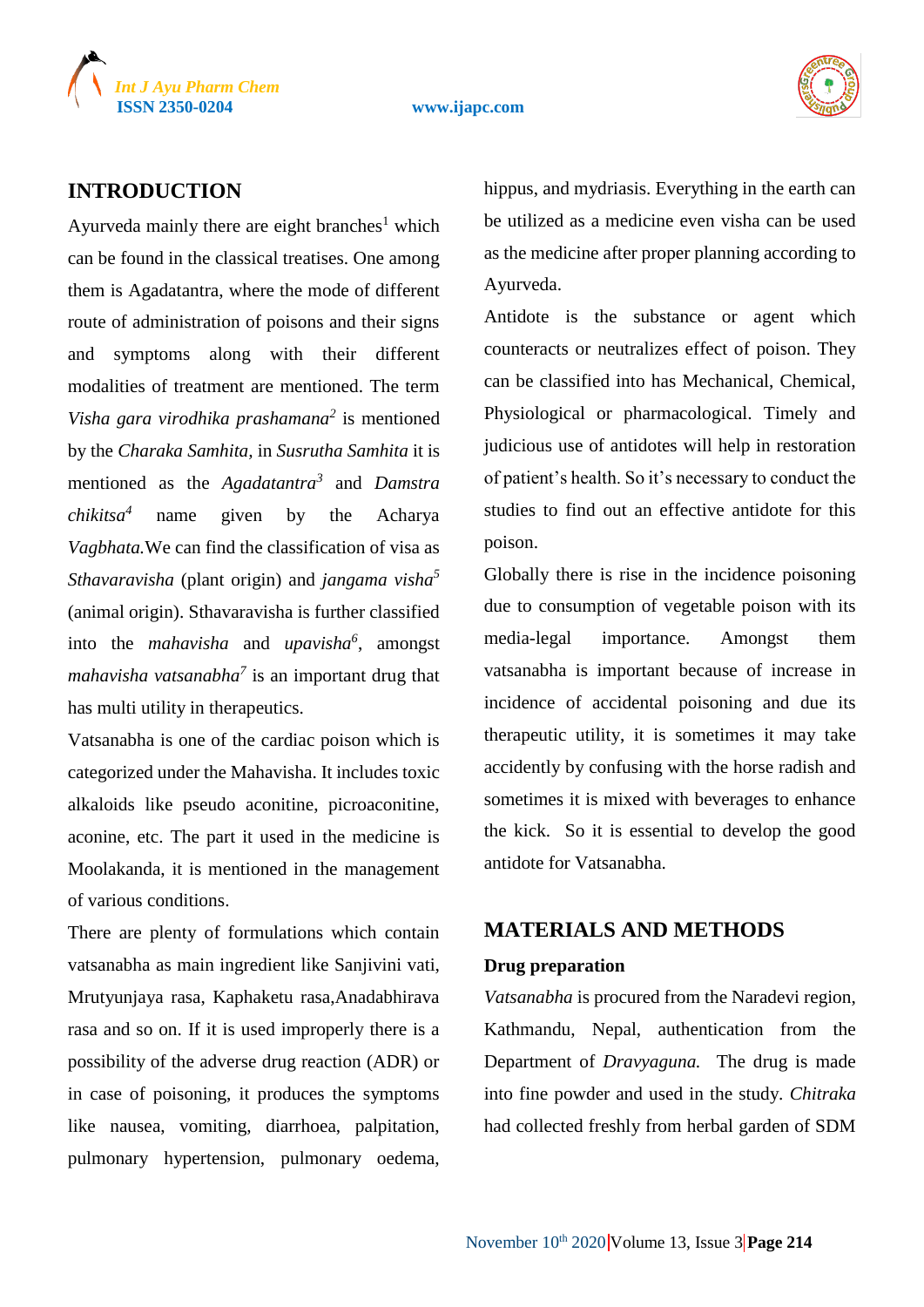

#### **ISSN 2350-0204 www.ijapc.com**



College Ayurveda, UDUPI*,* authentication from the Department of *Dravyaguna*

#### **Animals and Husbandry**

Wistar strain albino rats of either of sex weighing between 150-250g were used for the experimental study with the following conditions.

The animals were obtained from animal house attached to Pharmacology and toxicology laboratory S.D.M centre for Research in Ayurveda and allied sciences ETHICAL COMMITTEE NO: SDMCRA/IAECI/AG-16 Date 26/03/2018

They were exposed to natural day and night cycles with ideal laboratory condition in terms of ambient temperature, humidity. The dry rice husk used has a bedding and daily cage had changed. And normal tap was provided

#### **Acute oral toxicity test**

According to OECD 425 guidelines acute oral toxicity test had been carried out with limit of 17.5 mg to 175 mg / kg. Total 7 numbers of rats were used and marked as head, neck, body tail, no mark, head and neck and Forelimb as marked

After the animals dosing, they were observed for the constantly 4 hours. The carefully cage side observation had done without disturbing the animals attention and at the end of the every hour the animal was individually exposed to open arena for recording the behavioural changes like decreased or increased motor activity, catatonia, spasticity, opisthotonus, convulsion, straub's reaction, muscle spasm, hyperesthesia, muscle relaxation, anaesthesia, arching and rolling, lacrimation, salivation, diarrhoea, writhing, mode of respiration, changes in skin colour, etc. exitus, CNS depression- hypo activity, passivity, relaxation, ataxia, narcosis, etc.

#### **Mortality:**

All the animals were observed at 1, 2, 3, 4, 24, 48 hrs after dosing and there after daily once for mortality during the entire period of study. (i.e. 14 days)

**Sub-acute toxicity test and antidote effect of**  *Chitraka* **(Plumbago zeylanica Linn.)** *Patra swarasa* **w.s.r to haematological parameters**.

The study was conducted for 28 days total 30 rats of either of sex were used for the study. The dose which is obtained from the AOT study of *vatsanabha*

**Animals were divided into like** Group 1 as the Normal control, Group 2 as the Toxic control has feed with *vatsanabha moola choorna* (1/5<sup>th</sup>of LD50 as per requirement) and Group 3 as test drug feed with v*atsanabha mula choorna, Swetha Chitraka patra swarasa* in TED Found using Paget and Barnet table.

**Drug Preparation:** *Vatsanabha mula choorna* is taken 11.82 mg in 20ml of tap water as stock solution in each group. 12gms of C*hitraka patra swarasa* held up to 5 ml. of *swarasa*.

#### **Experimental protocol:**

Animals were kept for acclimatization for 7 days the test formulation was administered orally once a day for 28 consecutive days.

# **Haematologyparameters:**

On 28th day all animals were kept fasting for overnight and on next day blood was collected from retro orbital plexuses puncture using micro capillary tubes under mild ether anaesthesia at the

November 10<sup>th</sup> 2020 Volume 13, Issue 3 **Page 215**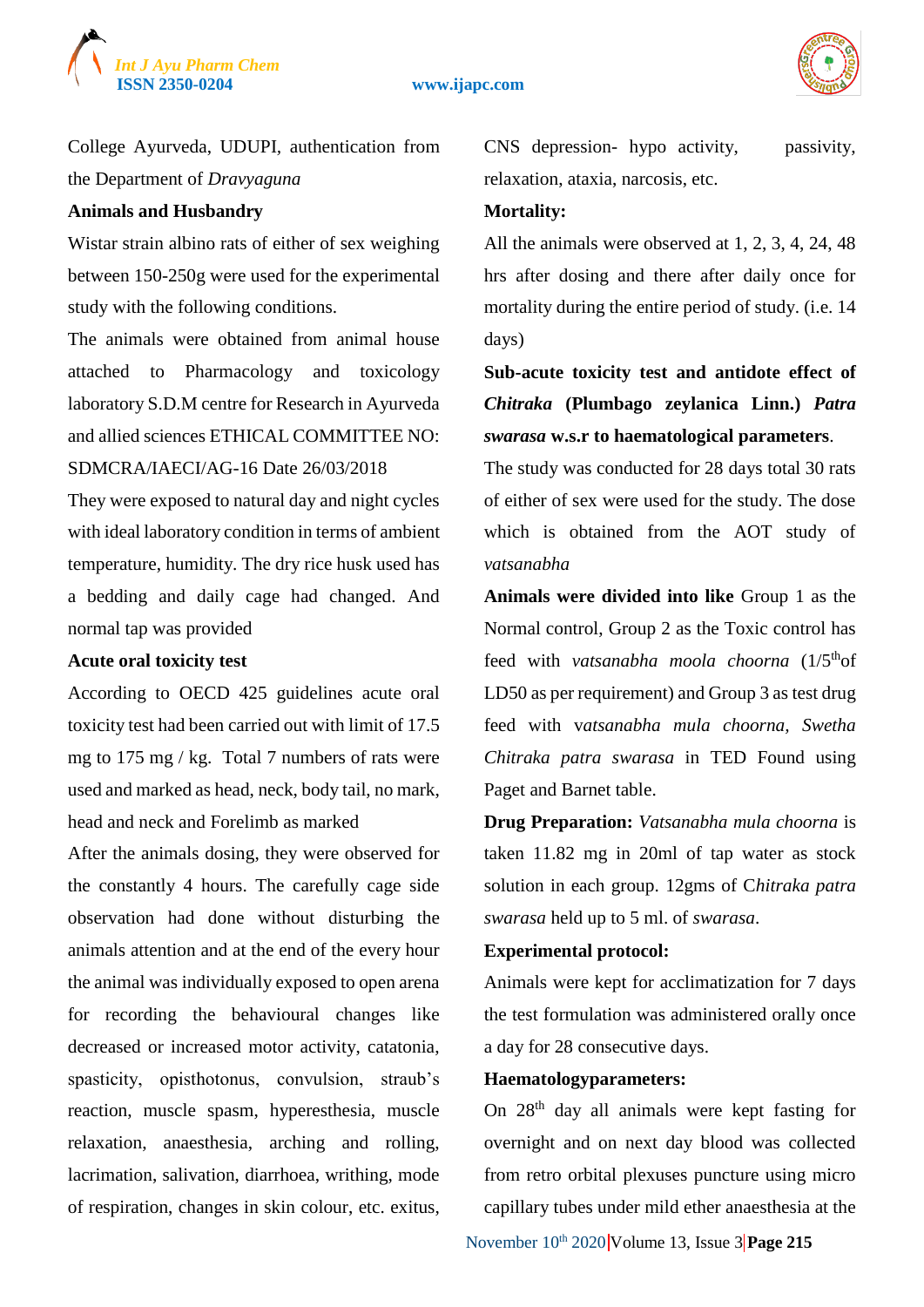



end of periods or collected in just prior to as part of the procedure for the killing animals for estimation of haematological. The following list of parameters were measured using the automatic cell counter where applicable – haematocrit, haemoglobin concentration, erythrocyte count, total count and platelet count.

#### **Statistical analysis:**

The data expressed as Mean  $\pm$  SEM. Difference among the groups would be assessed by employing one way ANOVA with Dennett's multiple t test for the determine the level of significance of the observed effects, as Post HOC test if 'P' value of less than 0.05 was considered as statistically significance. Level of significance is noted and interpreted accordingly.

# **RESULTS AND DISCUSSION**

Evaluation Acute oral toxicity test study of *Vatsanabha mula* is-

As per the guidelines 175mg/kg of *Vatsanabha mula* was administered to rat dose is. 2.25ml of solution. Observed that animal died in 2 hour due to respiratory distress and convulsions.

As there was mortality in previous rat, for the next rat 55mg/kg of drug *Vatsanabha mula* was given as per the protocol and verified with AOT

software. 2.5ml of solution was administered. Observed that animal was died in 1 hour 30 minutes due to respiratory distress and convulsions

As previous dosed rat died, for next rat 17.5mg/kg of drug *Vatsanabha mula* was given. 2.01 ml of solution was administered to the animal. Observation- Rat did not die. There was a blanching, diarrhoea, nasal secretion and decreased motor activity.

The LD50 value was found to be 29.57 mg/kg with confidence limit of 17.5 to 55 mg/kg. The data generated using the AOT software can be seen further.

**In acute toxicity test** the female rats were used according to 425 test has carried out and single sex were used to utilized and to reduce the number of animals are used minimum. The LD50 value is may slight sensitivity variable if the both of the sex, among that females are little higher sensitive compared to both the sex. The value has been founded are 29.57mg/kg body weight. There was a blanching, diarrhoea, nasal secretion, decreased motor activity and death has occurred.

**In Sub-acute toxicity and antidote effect on the haematological parameters**

| Table 1 Effect of the drug on the Haematological parameters |                            |                  |                       |                    |  |  |  |
|-------------------------------------------------------------|----------------------------|------------------|-----------------------|--------------------|--|--|--|
| S.NO                                                        | <b>PARAMETERS</b>          | <b>CONTROL</b>   | <b>TOXICCONTROL</b> @ | <b>TEST DRUG#</b>  |  |  |  |
| 1.                                                          | Haemoglobin                | $16.55 \pm 0.91$ | $15.63 \pm 0.33$      | $15.30 \pm 0.16$   |  |  |  |
| 2.                                                          | <b>RBC</b>                 | $7.96 \pm 0.413$ | $7.63 \pm 0.16$       | $7.47 \pm 0.10$    |  |  |  |
| 3.                                                          | TС                         | 13230±3186.9     | $9000 \pm 1361.5$     | $12000 \pm 565.10$ |  |  |  |
| $\boldsymbol{4}$ .                                          | Packed cell volume         | $41.99 \pm 2.19$ | $45.51 \pm 2.73$      | $39.11 \pm 0.65$   |  |  |  |
|                                                             | Mean corpuscular volume    | 52.83 $\pm$ 0.88 | 51.93 $\pm 0.66$      | 52.4 $\pm$ 0.80    |  |  |  |
| 6.                                                          | <b>Mean</b><br>corpuscular | $20.71 \pm 0.39$ | $29.7 + 4.24 *$       | $20.43 \pm 0.21*$  |  |  |  |
|                                                             | haemoglobin                |                  |                       |                    |  |  |  |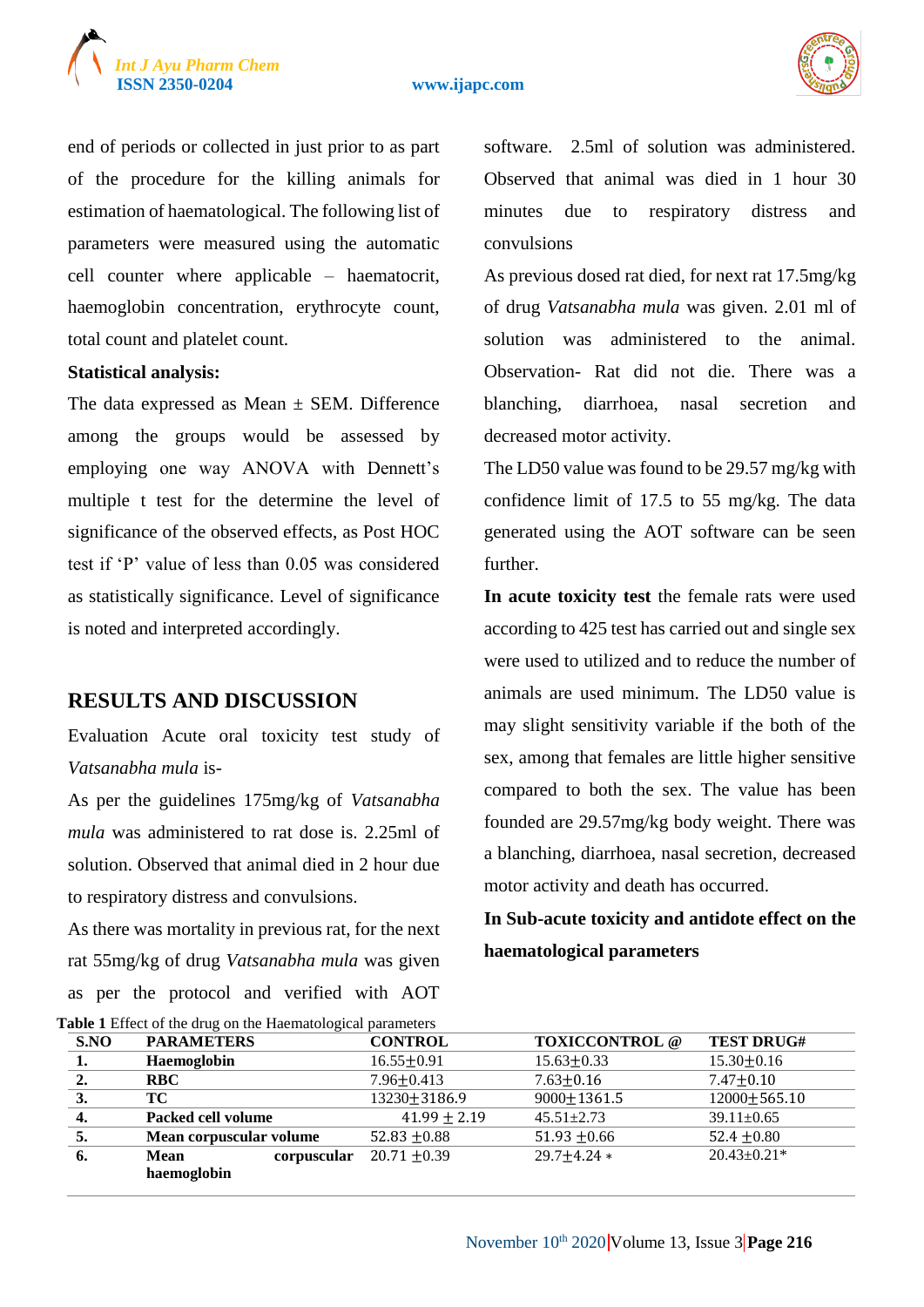

#### **ISSN 2350-0204 www.ijapc.com**



| 7.  | Mean                                             | corpuscular $39.31 \pm 0.22$ | $39.36 + 0.21$  | $39.08 + 0.28$  |  |  |
|-----|--------------------------------------------------|------------------------------|-----------------|-----------------|--|--|
|     | haemoglobinconcentration                         |                              |                 |                 |  |  |
| 8.  | Red cell distribution width                      | $14.5 + 0.41$                | $13.2 + 0.33*$  | $14.01 + 0.30$  |  |  |
|     | <b>Coefficient variation</b>                     |                              |                 |                 |  |  |
| 9.  | <b>Red</b> cell distribution width $27.23 +0.75$ |                              | $25.23 + 0.52$  | $26.42 + 0.54$  |  |  |
|     | <b>Standard Deviation</b>                        |                              |                 |                 |  |  |
| 10. | <b>Platelet</b>                                  | $5.96 + 0.79$                | $7.49 \pm 0.52$ | $6.89 \pm 0.41$ |  |  |
|     |                                                  |                              |                 |                 |  |  |

**Data: MEAN± SEM, \* P<0.05**

**@-compared with control #-compared with** *Vatsanabha root* **group.**

Haemoglobin in toxic control observed found to be statistically non-significant decrease may due to acute inflammation<sup>8</sup> . In *Vatsanabha root* + *sweta chitraka patra swarasa* group the observed decrease was found to be statistically nonsignificant. *In Test drug administered group* showed mild antidotal effect on the *vatsanabha*.

In total count in *Vatsanabha root* group the observed decrease was found to be statistically non-significantmay be due to inflammation of connective tissue diseases<sup>9</sup>. In Vatsanabha *root*+ *sweta chitraka patra swarasa* group, the observed increase was found to be statistically nonsignificant and had showed the reversible action and the moderate antidote effect.

The data showed that there was a decrease in red blood cells in *toxic control* group was found to be statistically non-significant decrease, may be due haemolysis<sup>10</sup>. In Vatsanabha *root+ sweta chitraka patra swarasa* group, the observed decrease was found to be statistically non-significant and had showed the mild antidote effect on the *vatsanabha*.

The data shows there was an increase in packed cell volume in toxic control group was found to be statistically non-significant increase. This may be due to the severe dehydration<sup>11</sup>. In Vatsanabha *root+ sweta chitraka patra swarasa* group, the observed decrease was found to be statistically non-significant and also showed the mild antidote effect.

The data showed that there was a decrease in mean corpuscular volume in *toxic control* group was found to be statistically non-significant decrease. In *Vatsanabha root+ sweta chitraka patra swarasa* group, the observed increase was found to be statistically non-significant.

The data showed that there was an increase in mean corpuscular haemoglobin in *Vatsanabha root,* the observed increase was found to be statistically significant. In *test drug* group, the observed decrease was found to be statistically significant and had moderate antidote effect.

The data shows that there was an increase in mean corpuscular Haemoglobin concentration in *Vatsanabha root*, the observed increase was found to be statistically non-significant. In *Vatsanabha root+ sweta chitraka patra swarasa* group, the observed decrease was found to be statistically non-significanthad reversible action.

The data shows there was decrease in RDWCV in *Vatsanabha root* group, the observed decrease was found to be statistically significant. In *Vatsanabha root+ sweta chitraka patra swarasa* group, the observed increase was found to be statistically non-significant.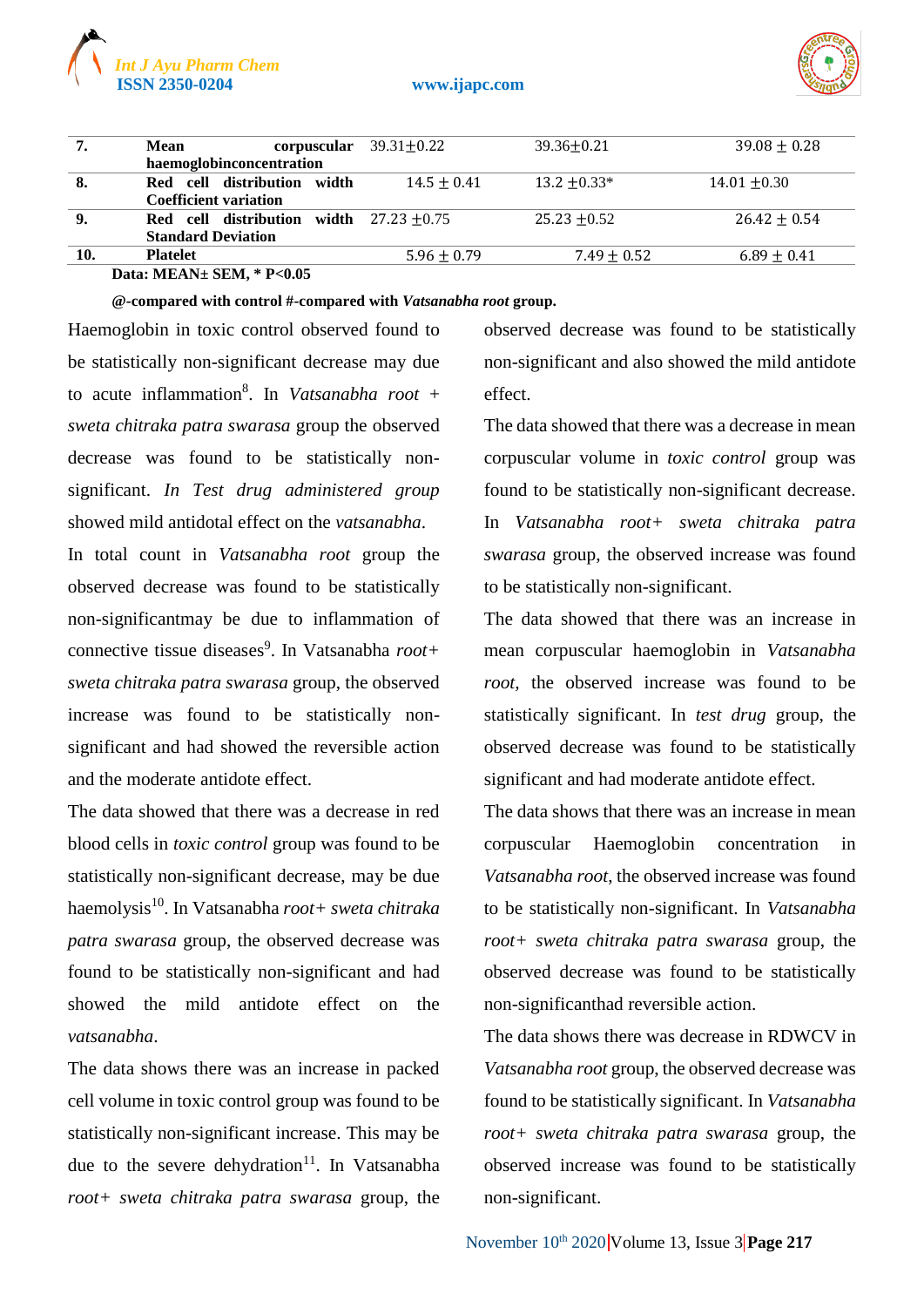



The data shows there was decrease in Red cell distribution width Standard Deviation in *Vatsanabha root* group the observed decrease was found to be statistically non-significant. In *Vatsanabha root+ sweta chitraka patra swarasa* group, the observed decrease was found to be statistically non-significant.

The data shows there was increase in platelet in *Vatsanabha root* group the observed increase was found to be statistically non-significantmay be due to haemolytic condition<sup>12</sup>. In *Vatsanabha root* + sweta *chitraka patra swarasa* group, the observed decrease was found to be statistically nonsignificantshowed the reversible action on the platelet and mild antidote effect.

# **CONCLUSION**

In acute oral toxicity of vatsanabha moola choorna calculated  $LD_{50}$  was found to be 29.57mg/kg bodyweight. In haematological parameters antidote effect of test drug on vatsanabha induced poison showed reversible action on mean corpuscular haemoglobin, platelets and rdwsd. Hence test drug showed the mild to moderate antidote effect on vatsanabha moola choorna.